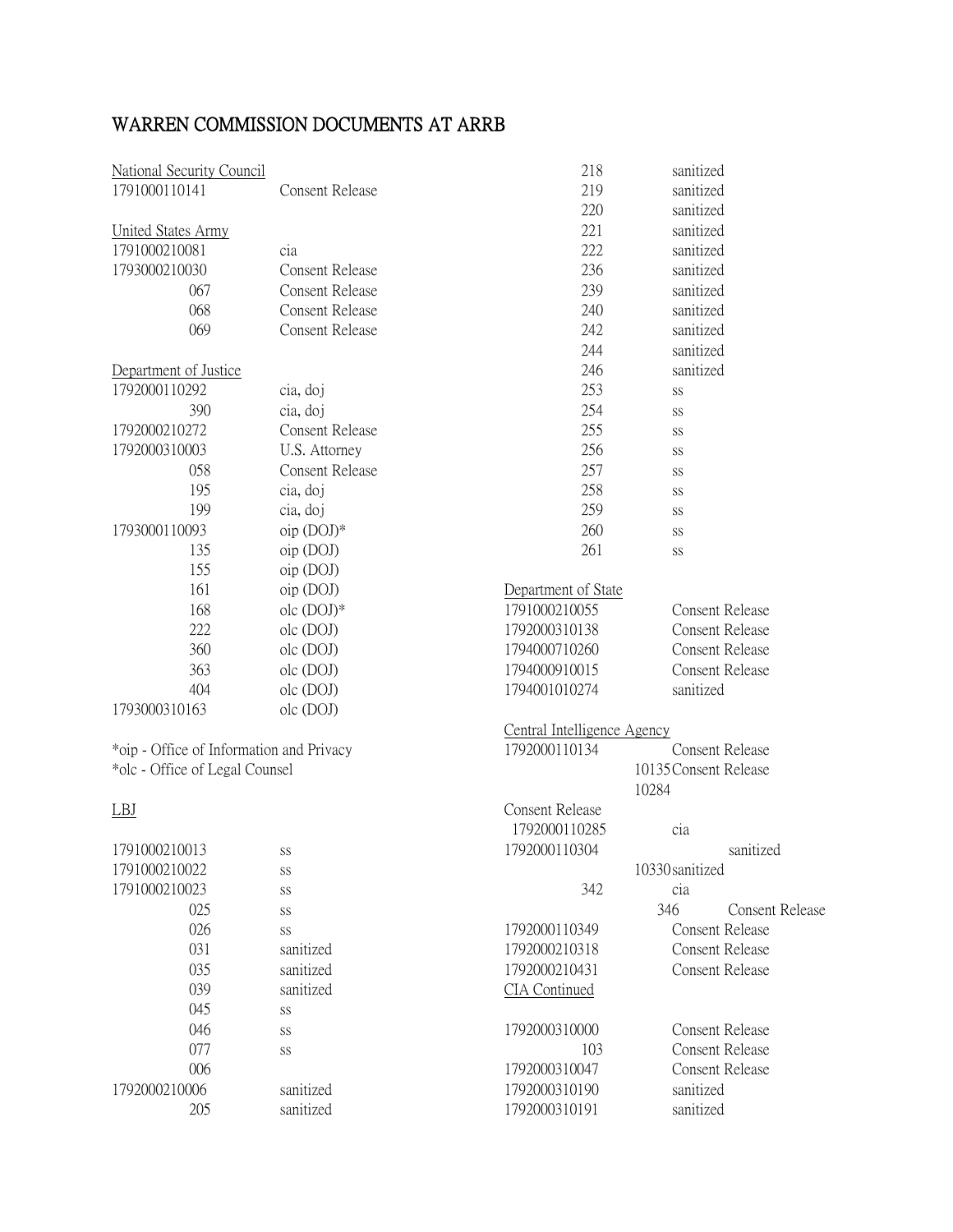|                            | 10192                  |                               | 1793000110051 |                        | Consent Release         |
|----------------------------|------------------------|-------------------------------|---------------|------------------------|-------------------------|
| <b>Consent Release</b>     |                        |                               | 058           |                        | <b>Consent Release</b>  |
|                            | 10193                  |                               | 065           |                        | <b>Consent Release</b>  |
| <b>Consent Release</b>     |                        |                               | 066           |                        | <b>Consent Release</b>  |
| 1792000310217              |                        | <b>Consent Release</b>        |               |                        |                         |
| 070                        |                        | <b>Consent Release</b>        | 447           |                        | <b>Consent Release</b>  |
|                            | 202                    | <b>Consent Release</b>        | 449           |                        | <b>Consent Release</b>  |
| 203                        | sanitized              |                               | 459           |                        | <b>Consent Release</b>  |
| 204                        |                        | <b>Consent Release</b>        | 1793000210003 |                        | <b>Consent Release</b>  |
| 205                        |                        | <b>Consent Release</b>        |               | 004                    | Consent Release         |
| 207                        |                        | <b>Consent Release</b><br>208 |               | 006                    | <b>Consent Release</b>  |
|                            | <b>Consent Release</b> |                               | 010           |                        | Consent Release         |
| 211                        |                        | <b>Consent Release</b>        | 013           |                        | <b>Consent Release</b>  |
| 213                        |                        | Consent Release               | 014           |                        | <b>Consent Release</b>  |
| 220                        |                        | <b>Consent Release</b>        | 028           |                        | <b>Consent Release</b>  |
| 221                        |                        | <b>Consent Release</b>        | 040           |                        | <b>Consent Release</b>  |
| 223                        |                        | <b>Consent Release</b>        | 046           |                        | <b>Consent Release</b>  |
| 227                        | sanitized              |                               | 050           |                        | <b>Consent Release</b>  |
| 255                        |                        | <b>Consent Release</b>        | 060           |                        | <b>Consent Release</b>  |
| 257                        |                        | <b>Consent Release</b>        | 062           |                        | <b>Consent Release</b>  |
| 262                        |                        | <b>Consent Release</b>        | 075           |                        | <b>Consent Release</b>  |
| 264                        |                        | <b>Consent Release</b>        | 077           |                        | <b>Consent Release</b>  |
| 277                        |                        | Consent Release               | 099           | sanitized              |                         |
| 278                        |                        | <b>Consent Release</b>        | 1793000210103 | sanitized              | 104                     |
| 303                        |                        | <b>Consent Release</b>        |               |                        |                         |
| 311                        |                        |                               | sanitized     |                        | <b>Consent Release</b>  |
| 323                        |                        | Consent Release               | 128           |                        |                         |
|                            |                        | Consent Release               | 129           | <b>Consent Release</b> |                         |
| 340                        |                        | <b>Consent Release</b>        | 130           | <b>Consent Release</b> |                         |
| 345                        |                        | Consent Relase                | 132           | <b>Consent Release</b> |                         |
| 347                        |                        | Consent Release               | 133           | <b>Consent Release</b> |                         |
| 348                        | sanitized              |                               | 134           | <b>Consent Release</b> |                         |
| 349                        |                        | <b>Consent Release</b>        | 135           | <b>Consent Release</b> |                         |
| 350                        |                        | <b>Consent Release</b>        | 139           | sanitized              |                         |
| 364                        |                        | <b>Consent Release</b>        | 140           | <b>Consent Release</b> |                         |
| 368                        |                        | Consent Release               | 141           |                        | <b>Consent Release</b>  |
| 378                        |                        | Consent Release               | 142           | sanitized              |                         |
| 383                        |                        | <b>Consent Release</b>        | 143           | sanitized              |                         |
| 387                        |                        | <b>Consent Release</b>        | 144           | sanitized              |                         |
|                            | 428                    | Consent Release               | 154           |                        | <b>Consent Release</b>  |
|                            | 429                    | <b>Consent Release</b>        | 156           |                        | <b>Consent Release</b>  |
|                            | 432                    | <b>Consent Release</b>        | 157           |                        | Consent Release         |
|                            | 433                    | <b>Consent Release</b>        | 161           | sanitized              |                         |
| CIA Continued              |                        |                               | 164           |                        | <b>Consent Release</b>  |
|                            |                        |                               | 165           |                        | sanitized 1793000310271 |
| 1793000110434<br>sanitized |                        | <b>Consent Release</b>        |               |                        |                         |
| 435                        |                        | Consent Release               | 279           |                        | <b>Consent Release</b>  |
| 437                        | <b>Consent Release</b> |                               | 281           | sanitized              |                         |
| 439                        | <b>Consent Release</b> |                               | 282           | sanitized              |                         |
| 443                        | <b>Consent Release</b> |                               | 283           |                        | <b>Consent Release</b>  |
| 444                        |                        | Consent Release               | 284           | sanitized              |                         |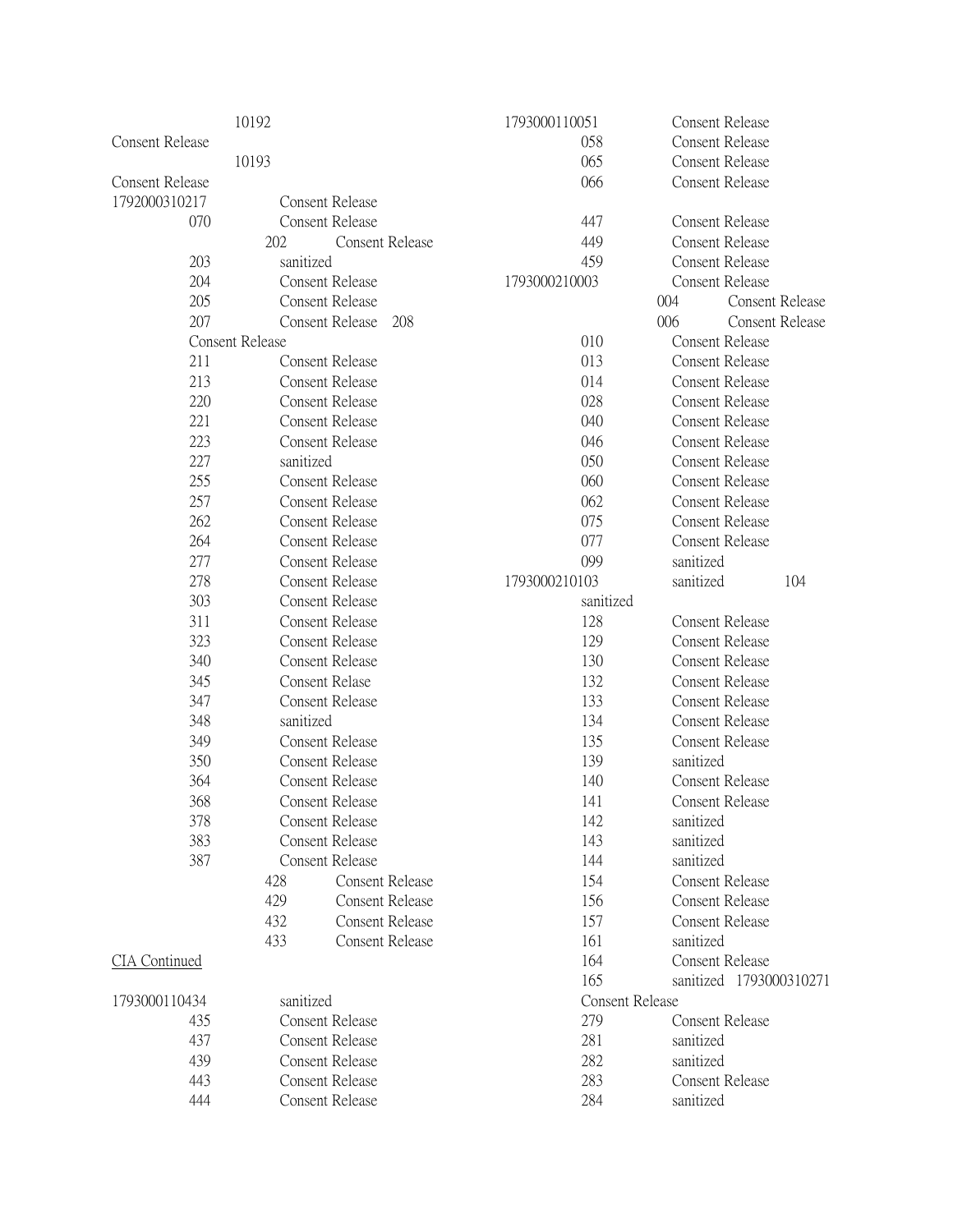| 1794000110080                   | sanitized              | 1794000210021 | <b>Consent Release</b> |
|---------------------------------|------------------------|---------------|------------------------|
| 145                             | sanitized              | 038           | sanitized              |
| 168                             | sanitized              | 080           | <b>Consent Release</b> |
| 202                             | <b>Consent Release</b> | 093           | <b>Consent Release</b> |
| 244                             | sanitized              | 102           | <b>Consent Release</b> |
| 256                             | Consent Release        | 112           | <b>Consent Release</b> |
| 277                             | sanitized              | 181           | sanitized              |
| 298                             | sanitized              | 1794000310020 | <b>Consent Release</b> |
| 414                             | <b>Consent Release</b> |               |                        |
| CIA continued                   |                        | 039           | omb?                   |
|                                 |                        |               |                        |
| 1794000310068                   | <b>Consent Release</b> | OMB continued |                        |
| 263                             | <b>Consent Release</b> | 1791000110072 | <b>SS</b>              |
| 275                             | <b>Consent Release</b> | 073           | sanitized              |
| 315                             | sanitized              | 074           | <b>SS</b>              |
| 1794000410041                   | sanitized              | 075           |                        |
| 179400410096                    | sanitized              | 143           | SS                     |
|                                 |                        |               | SS                     |
| 330                             | Consent Release        | 144           | SS                     |
| 344                             | sanitized              | 145           | SS                     |
| 403                             | <b>Consent Release</b> | 1791000210005 | SS                     |
| 040                             | sanitized              | 006           | SS                     |
| 079                             | <b>Consent Release</b> | 007           | SS                     |
| 167                             | <b>Consent Release</b> | 008           | SS                     |
| 260                             | sanitized              | 010           | $1$ copy, $1$ orig.    |
| 287                             | <b>Consent Release</b> | 011           | SS                     |
| 336                             | SANITIZED              | 012           | SS                     |
| 389                             | sanitized              | 015           | SS                     |
| 410                             | <b>Consent Release</b> | 016           | SS                     |
| 1794000610119                   | sanitized              | 017           | SS                     |
| 262                             | Consent Release        | 018           | SS                     |
| 316                             | <b>Consent Release</b> | 024           | SS                     |
| 1794000710263                   | <b>Consent Release</b> | 027           | SS                     |
| 045                             | <b>Consent Release</b> | 028           | SS                     |
| 067                             | <b>Consent Release</b> | 030           | SS                     |
| 070                             | <b>Consent Release</b> | 033           |                        |
|                                 |                        |               | SS                     |
| Federal Bureau of Investigation |                        | 034           | SS                     |
| 1792000110289                   | cia, doj               | 037           | SS                     |
| 336                             | cia, fbi               | 038           | SS                     |
| 1792000210307                   | cia, doj               | 052           | SS                     |
| 1792000310018                   | <b>Consent Release</b> | 053           | SS                     |
| 1792000410208                   | faa                    | 054           | SS                     |
| 1793000310239                   | fbi?                   | 060           | SS                     |
|                                 |                        | 061           | SS                     |
| Deparment of Treasury           |                        | 062           | SS                     |
| 1792000210014                   | <b>Consent Release</b> | 064           | SS                     |
|                                 |                        | 066           | SS                     |
| Office of Management and Budget |                        | 067           | SS                     |
| 1792000110073                   | fbi                    | 068           | SS                     |
| 1792000210031                   | omb?                   | 069           | SS                     |
| 035                             | omb?                   | 070           | $\rm SS$               |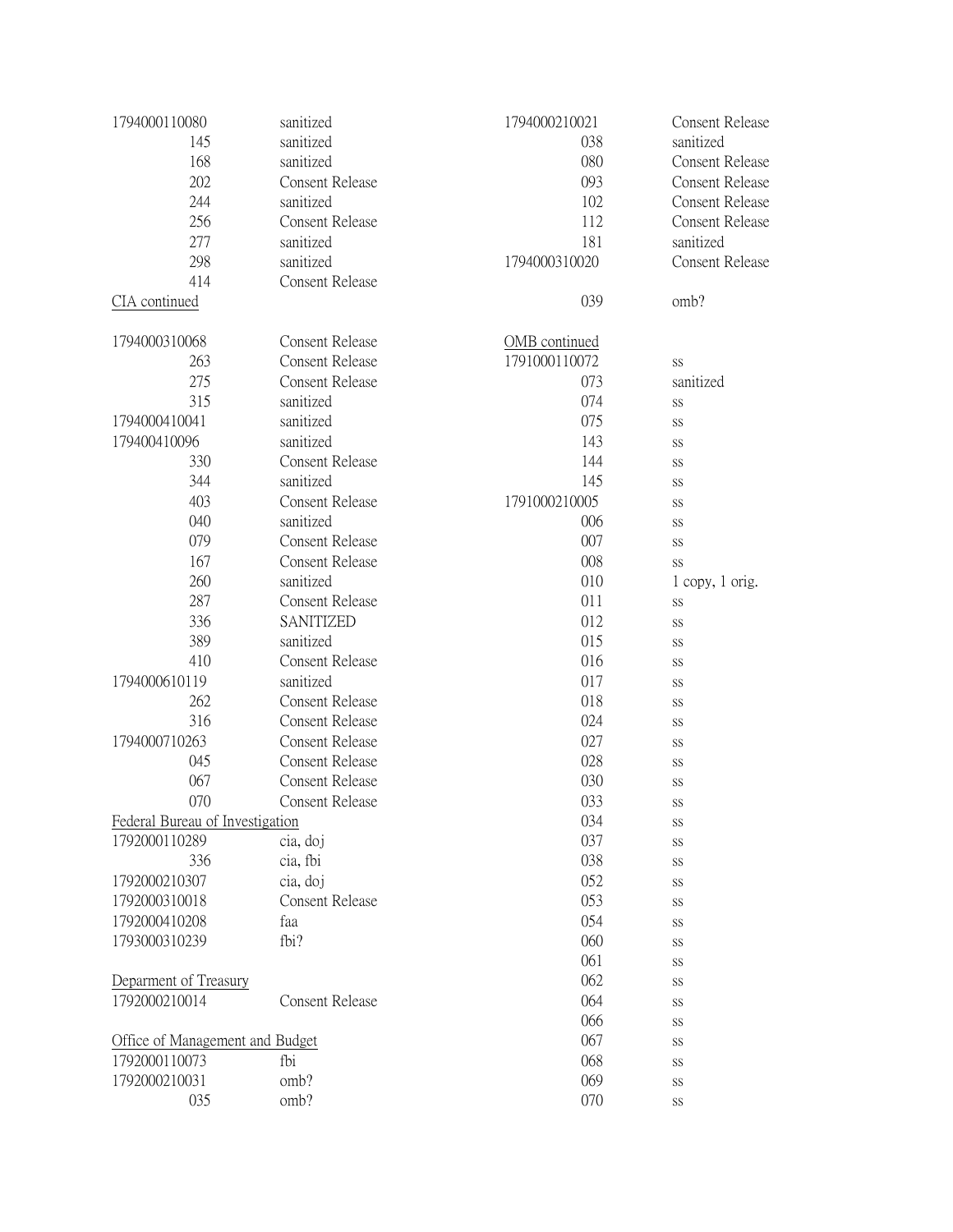| 071 | SS | White House   |                          |
|-----|----|---------------|--------------------------|
| 072 | SS | 1792000210006 | $\overline{\mathcal{L}}$ |
| 073 | SS | 1793000310218 | $\overline{\cdot}$       |
| 074 | SS | 221           | $\gamma$                 |
| 075 | SS | 236           | $\overline{\mathcal{L}}$ |
| 076 | SS | 240           | $\overline{\cdot}$       |
| 078 | SS | 242           | $\gamma$                 |
| 079 | SS | 244           | $\overline{\cdot}$       |
| 080 | SS | 246           | ?                        |

|                                        |                        | Warren Commission              |                          |
|----------------------------------------|------------------------|--------------------------------|--------------------------|
|                                        |                        | 1794000110077                  | nsa                      |
| 133                                    | nsa                    | 190                            | irs                      |
|                                        |                        | 218                            | irs                      |
| <b>U.S. Senate Judiciary Committee</b> |                        | 284                            | irs                      |
| 1793000110250                          | nara                   | 373                            | irs                      |
|                                        |                        | 374                            | irs                      |
| United States Postal Service           |                        | 402                            | irs                      |
| 1793000110109                          | $\gamma$               | 403                            | irs                      |
|                                        |                        | 448                            | irs                      |
| Department of Defense                  |                        | 1794000410001                  | irs                      |
| 1792000110123                          | <b>Consent Release</b> | 1794000510083                  | $\overline{\mathcal{L}}$ |
| 124                                    | Consent Release        | 320                            | irs                      |
| 125                                    | <b>Consent Release</b> | 334                            | irs                      |
| 126                                    | <b>Consent Release</b> | 404                            | sanitized                |
| 131                                    | sanitized              | 1794000610054                  | irs                      |
| 132                                    | <b>Consent Release</b> | 1794000710296                  | irs                      |
| 133                                    | <b>Consent Release</b> | 308                            | irs                      |
| 136                                    | <b>Consent Release</b> | 1794000810275                  | irs                      |
| 137                                    | <b>Consent Release</b> | 277                            | irs                      |
| 138                                    | sanitized              | 279                            | irs                      |
| 174                                    | <b>Consent Release</b> | 295                            | irs                      |
|                                        |                        | 1794000910038                  | irs                      |
|                                        |                        | 058                            | irs                      |
|                                        |                        | 077                            | sanitized                |
|                                        |                        | 078                            | irs                      |
|                                        |                        | 079                            | irs                      |
| Social Security Administration         |                        | 181                            | irs                      |
| 1793000210017                          | <b>Consent Release</b> | 194                            | irs                      |
| 1794000110332                          | irs                    | 198                            | irs                      |
| 1794000210018                          | irs                    | 210                            | irs                      |
| 278                                    | irs                    | *Refer to SSA letter           |                          |
| 288                                    | irs                    |                                |                          |
| 289                                    | irs                    | <b>U.S. Information Agency</b> |                          |
| 290                                    | irs                    | 1793000110158                  | $\overline{\mathcal{L}}$ |
| 393                                    | irs                    | 162                            | $\overline{\mathcal{L}}$ |
| 1794000310014                          | irs                    | 421                            | $\overline{?}$           |
| 026                                    | irs                    |                                |                          |
| 050                                    | irs                    | Internal Revenue Service       |                          |